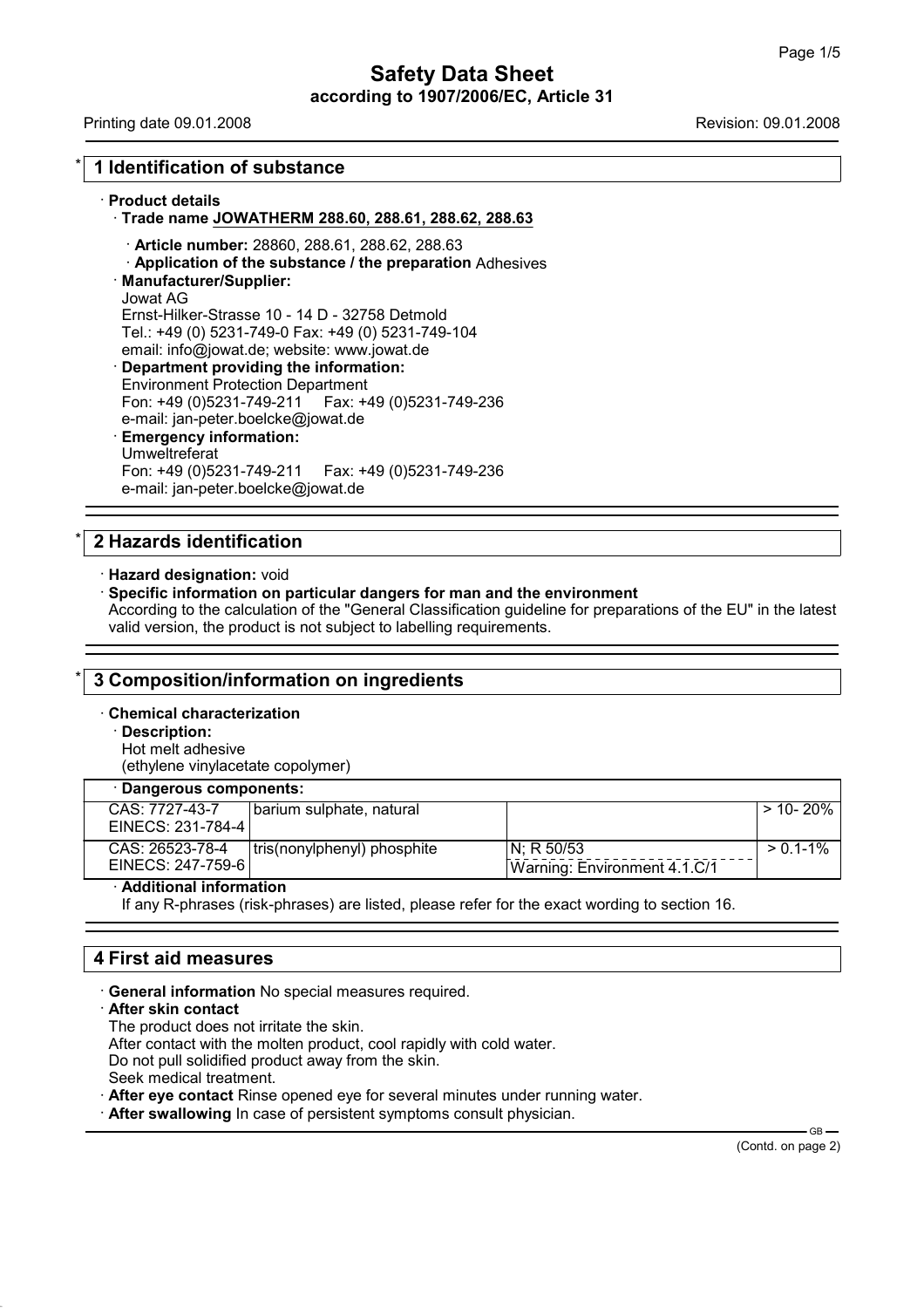# **Safety Data Sheet according to 1907/2006/EC, Article 31**

Printing date 09.01.2008 Revision: 09.01.2008

## **Trade name JOWATHERM 288.60, 288.61, 288.62, 288.63**

(Contd. of page 1)

# **5 Firefighting measures**

· **Suitable extinguishing agents** CO2, extinguishing powder or water jet. Fight larger fires with water jet or alcohol-resistant foam. · **Special hazards caused by the material, its products of combustion or flue gases:** Can be released in case of fire Carbon monoxide (CO) Under certain fire conditions, traces of other toxic gases cannot be excluded.

Protective equipment: Do not inhale explosion gases or combustion gases.

# **6 Accidental release measures**

- · **Safety precautions/operators or staff:** Particular danger of slipping on leaked/spilled product.
- · **Measures for environmental protection:** No special measures required.
- · **Measures for cleaning/collecting:** Collect mechanically. Allow to solidify. Collect mechanically.
- · **Additional information:** No dangerous materials are released.

# **7 Handling and storage**

## · **Handling**

· **Information for safe handling:**

Store in cool, dry place in tightly closed containers.

- Ensure that suitable extractors are available on processing machines
- · **Information about protection against explosions and fires:** No special measures required.
- · **Storage**
	- · **Requirements to be met by storerooms and containers:** No special requirements.
	- · **Information about storage in one common storage facility:** Not required.
	- · **Further information about storage conditions:** None.

# \* **8 Exposure controls and personal protection**

· **Additional information about design of technical systems:** No further data; see item 7.

· **Components with critical values that require monitoring in the workplace:**

## **7727-43-7 barium sulphate, natural**

WEL Long-term value: 10\* 4\*\* ma/m<sup>3</sup>

\*inhalable dust \*\*respirable dust

· **Additional information:** The lists that were valid during the compilation were used as basis.

## · **Personal protective equipment**

· **General protective and hygienic measures**

Standard precautionary measures for handling chemicals are to be observed. Avoid skin contact with the liquefied material.

- · **Breathing equipment:** Not required.
- 
- · **Protection of hands:** Heat resistant gloves
	- · **Material of gloves**

Leather gloves

- Strong gloves
- · **Penetration time of glove material** No special requirements.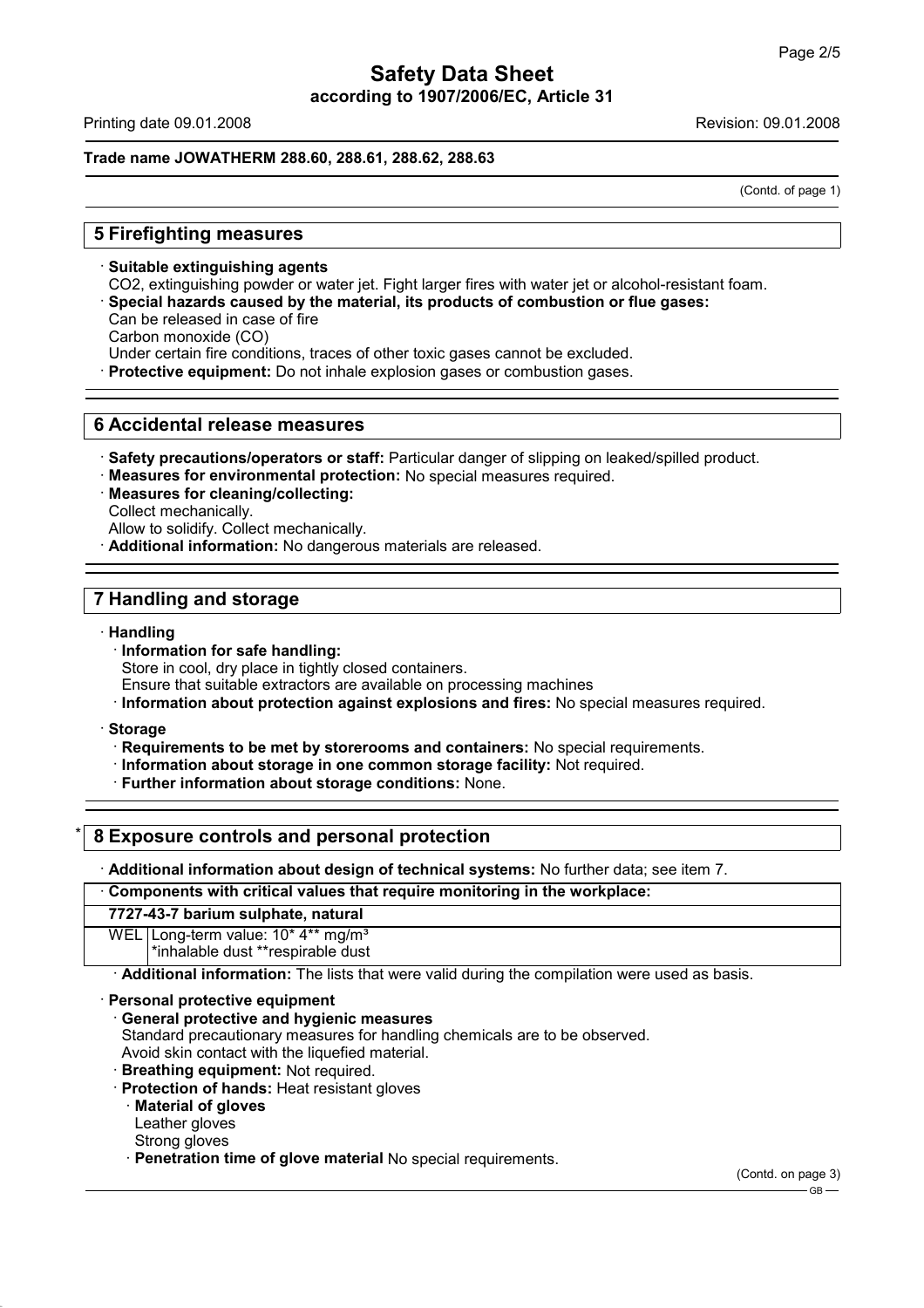# **Safety Data Sheet according to 1907/2006/EC, Article 31**

Printing date 09.01.2008 **Revision: 09.01.2008** Revision: 09.01.2008

## **Trade name JOWATHERM 288.60, 288.61, 288.62, 288.63**

(Contd. of page 2)

# · **Eye protection:** Safety glasses recommended during refilling.

|                                                                                                            | 9 Physical and chemical properties:                            |  |  |
|------------------------------------------------------------------------------------------------------------|----------------------------------------------------------------|--|--|
| <b>General Information</b>                                                                                 |                                                                |  |  |
| · Form:<br>· Colour:<br>· Smell:                                                                           | Solid.<br>According to product specification<br>Characteristic |  |  |
| Change in condition<br>Melting point/Melting range: Not determined<br>Boiling point/Boiling range: > 350°C |                                                                |  |  |
| · Flash point:                                                                                             | $>200^{\circ}$ C                                               |  |  |
| · Ignition temperature:                                                                                    | $450^{\circ}$ C                                                |  |  |
| · Spontaneous combustion:                                                                                  | Product does not undergo spontaneous combustion.               |  |  |
| · Danger of explosion:                                                                                     | Product is not explosive.                                      |  |  |
| · Steam pressure at 20°C:                                                                                  | 1 <sub>hPa</sub>                                               |  |  |
| ⋅ Density at 20°C                                                                                          | $1.33$ g/cm <sup>3</sup>                                       |  |  |
| · Solubility in / Miscibility with<br>· Water:                                                             | Unsoluble                                                      |  |  |
| · Solvent content:<br>Organic solvents:                                                                    | $0.0\%$                                                        |  |  |
| · Solid content:                                                                                           | 99.8 %                                                         |  |  |

# **10 Stability and reactivity**

· **Thermal decomposition / conditions to be avoided:** No decomposition if used according to specifications. To avoid thermal decomposition do not overheat. · **Dangerous reactions** Toxic fumes may be released if heated above the decomposition point No dangerous reactions known · **Dangerous products of composition:** Carbon monoxide **Hydrocarbons** Ethanoic acid

# **11 Toxicological information**

· **Acute toxicity:**

- · **LD/LC50 values that are relevant for classification:** void
- · **Primary irritant effect:**
	- · **to the skin:** No irritant effect.
	- · **to the eye:** No irritant effect.
- · **Sensitization:** No sensitizing effect known.

(Contd. on page 4)  $-$  GB $-$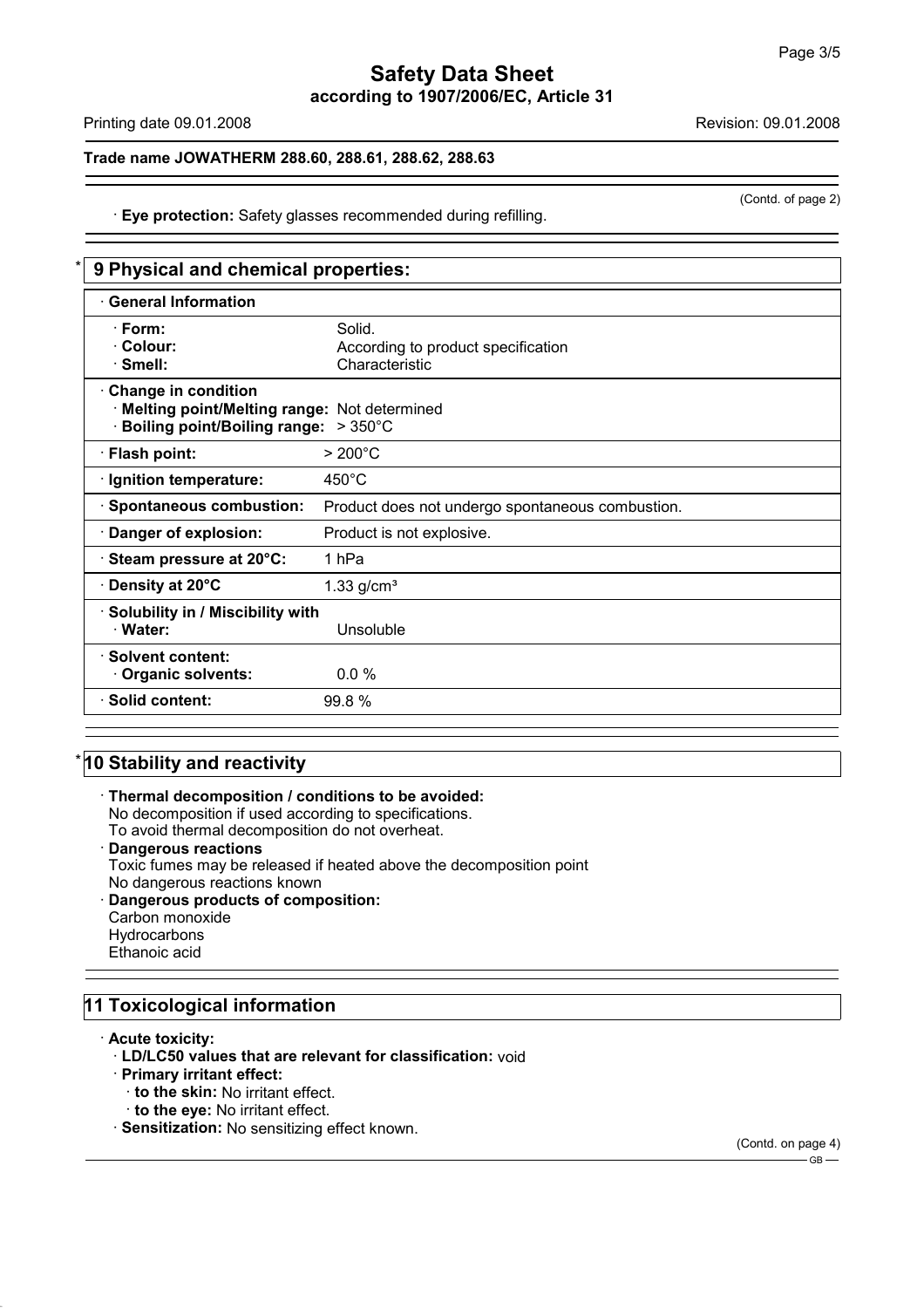Printing date 09.01.2008 Revision: 09.01.2008

## **Trade name JOWATHERM 288.60, 288.61, 288.62, 288.63**

(Contd. of page 3)

## · **Additional toxicological information:**

The product is not subject to classification according to the calculation method of the General EC Classification Guidelines for Preparations as issued in the latest version: When used and handled according to specifications, the product does not have any harmful effects according to our experience and the information provided to us.

# **12 Ecological information:**

· **General notes:** Generally not hazardous for water.

# **13 Disposal considerations**

· **Product:**

· **Recommendation** Smaller quantities can be disposed with household garbage.

· **European waste catalogue**

08 04 10 waste adhesives and sealants other than those mentioned in 08 04 09

· **Uncleaned containers/packaging material:** · **Recommendation:** Dispose of packaging according to regulations on the disposal of packagings.

# **14 Transport information**

- · **Land transport ADR/RID and GGVS/GGVE (cross-border/domestic)** · **ADR/RID-GGVS/E Class:** Not dangerous according to the above specifications.
- · **Maritime transport IMDG/GGVSea: Marine pollutant:** No

· **Transport/Additional information:** Not dangerous according to the above specifications.

# **15 Regulatory information**

· **Designation according to EC guidelines:**

Observe the standard safety regulations when handling chemicals The product is not subject to marking/classification regulations under EC Directives and the Ordinance on Hazardous Materials (GefStoffV).

## · **Special designation of certain preparations:**

Contains tris(nonylphenyl) phosphite. May produce an allergic reaction.

# **16 Other information:**

These data are based on our present knowledge. They shall, however, not constitute a guarantee for any specific product features and shall not establish a legally valid contractual relationship. All standard industrial precautions apply, concerning protection of health, and safe handling. The recommendations have to be examined in the context of the application for which the product is intended, and observed as necessary.

## · **Relevant R-phrases**

50/53 Very toxic to aquatic organisms, may cause long-term adverse effects in the aquatic environment.

· **Department issuing data specification sheet:** Environment protection department.

# · **Contact:** Jan-Peter Boelcke

(Contd. on page 5)